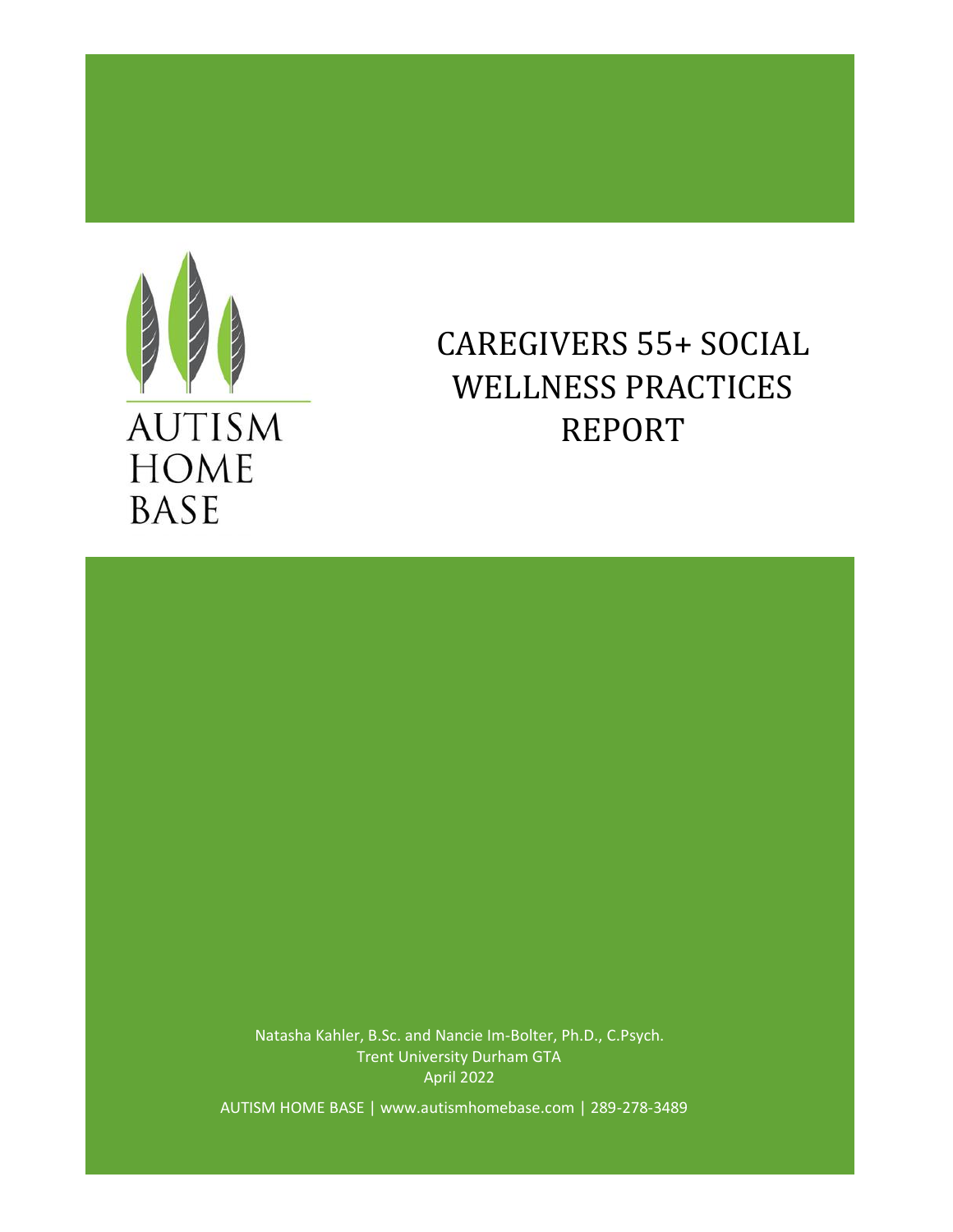## **Table of Contents**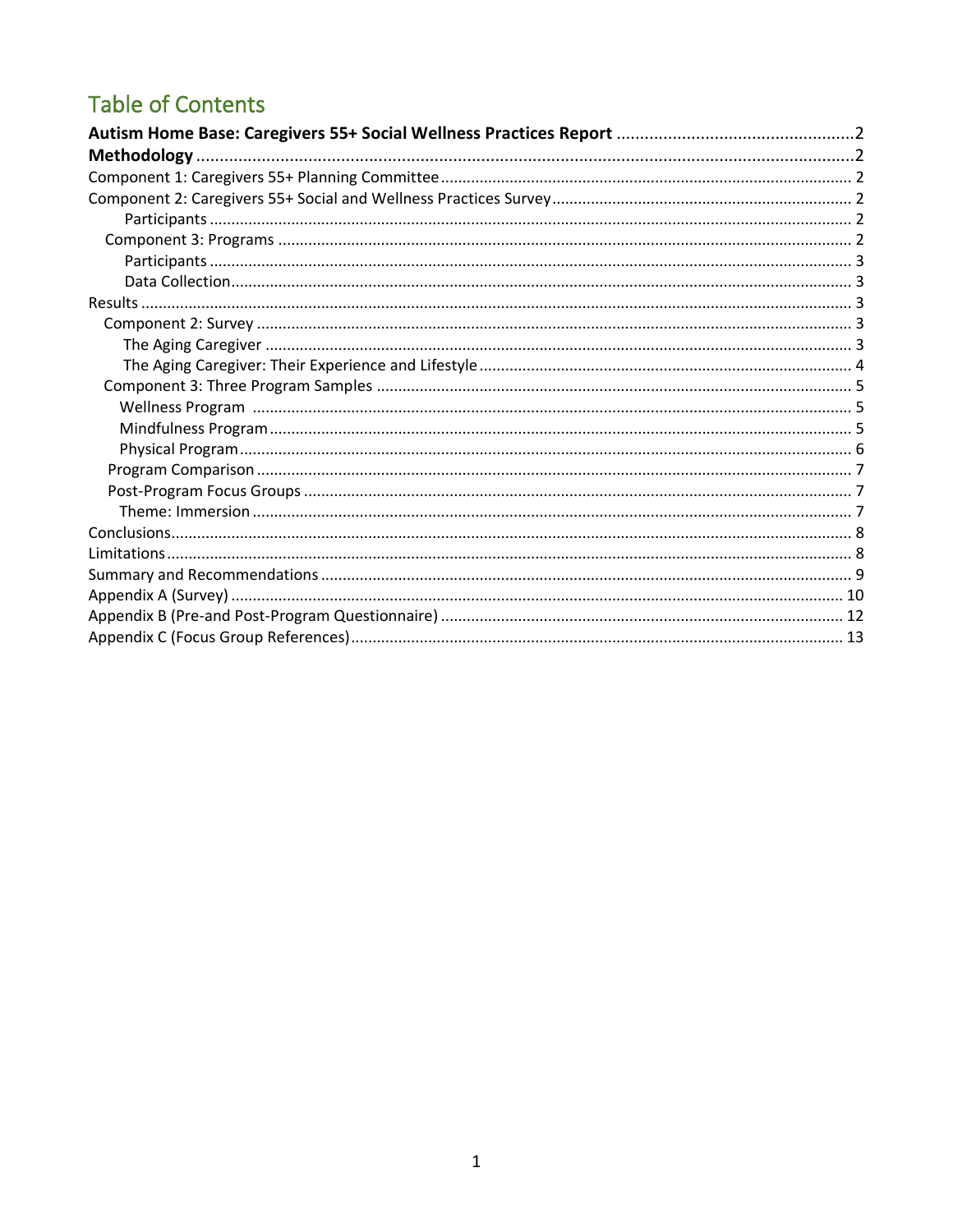## **Autism Home Base: Caregivers 55+ Social Wellness Practices Report**

Autism Home Base (AHB) was established in 2012 as a social club for autistic adults and their caregivers. AHB provides social and recreational opportunities for these individuals in order to promote social interactions and relationships. However, aging parents, who are primary lifelong caregivers of their autistic children, face unique social barriers of their own. AHB would like to provide programs specifically designed for their membership of aging caregivers. The primary objective of this project is to empower these caregivers to prioritize their own mental and physical health by staying active and be socially engaged. This project marks the third time Trent University Durham-GTA has worked with AHB since 2017. This study consisted of three components:

- 1) Creation of a Caregivers 55+ Planning Committee.
- 2) A survey designed to provide information regarding the caregiver experience and used to guide the development of three sample programs that would promote social engagement, while increasing overall well-being in aging caregivers of adult autistic children.
- 3) Assessment of the effectiveness of four types of programs.

#### **Methodology**

#### **Component 1: Caregivers 55+ Planning Committee**

When this project was first announced in an AHB newsletter, nine AHB caregivers expressed interest in joining the Caregivers 55+ Planning Committee. Three additional individuals from outside the AHB membership expressed interest in joining the committee via the Caregivers 55+ Social and Wellness Practices survey (component 2). The final committee consisted of 12 caregivers over the age of 55 who met six times. The first three meetings involved reviewing the project and survey, discussing the survey results and planning project samplers. The final three meetings consisted of trying out the potential programs and providing feedback.

#### **Component 2: Caregivers 55+ Social and Wellness Practices Survey**

An online survey, consisting of 14 questions, was distributed to AHB members and other local older adult caregiver associations and groups via social media between November 2021 and January 2022. The 14 questions (see Appendix A) were comprised of five questions that provided information about the caregiver's gender identity, age, the age of the individual they cared for, how many years they had been a caregiver, and their relationship to the person they care for and nine questions that asked about physical activity, non-physical recreation, the level of independence of the person they cared for, and social connections. At the end of the questionnaire, three questions were added that allowed participants to express their interest in joining the Caregivers 55+ Planning Committee.

#### **Participants**

A total of 81 participants completed the online questionnaire. The majority of respondents (92.60%, *n*   $= 75$  identified as female, five (6.17%) identified as male, and one individual (1.23%) did not wish to disclose their gender identity. With respect to age,  $81.48\%$  ( $n = 66$ ) of respondents were 55-64 years of age, 17.28% (*n* = 14) were between 65-74, and 1.23% (*n* = 1) was between 75-84.

#### **Component 3: Three Program Samples**

Three program types were sampled by in-person and virtual attendees to study the impact on feelings of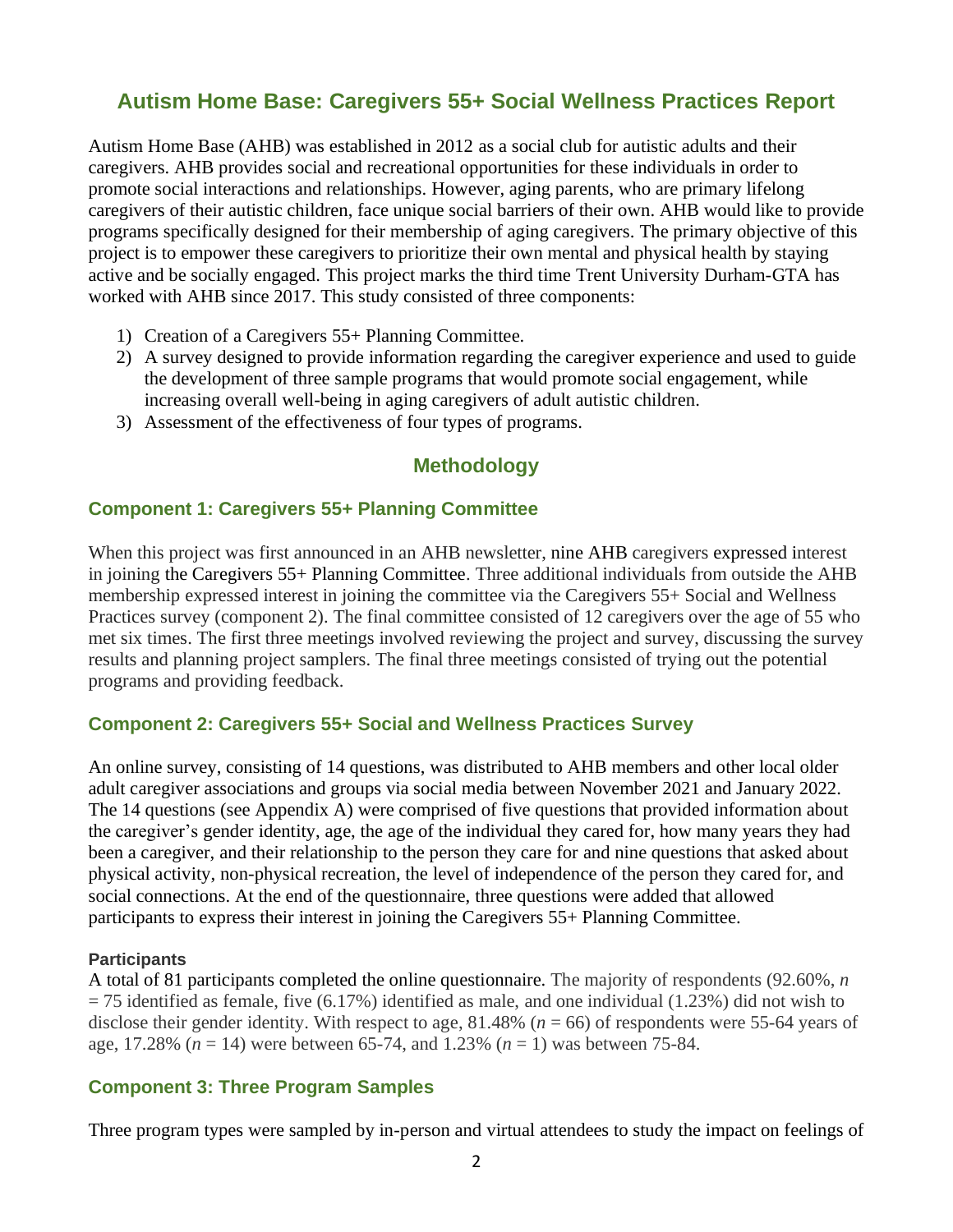connectedness and well-being. These programs were developed by the Caregivers 55+ Planning Committee in an effort to improve well-being and reduce feelings of social isolation in their members who are caregivers of adult autistic children.

The three program types were Wellness (supportive discussion seminar with a virtual facilitator), Mindfulness (drumming circle with a pre-recorded facilitator), and Physical (an introduction to boxing class with virtual facilitators). The Wellness Program included a variety of wellness exercises and discussion of a variety of topics led by an external virtual facilitator. The Mindfulness Program was a pre-recorded drumming session on YouTube that the members followed. Lastly, the Physical Program was run by an external virtual facilitator who taught the members a variety of boxing exercises.

Due to the ongoing COVID-19 pandemic, the participants were encouraged to participate virtually if in person attendance was not an option. The sample programs were chosen to provide aging caregivers with opportunities to be physically active, be socially engaged (i.e., reduce isolation), and improve overall well-being. Questionnaires and focus groups were conducted to assess the effectiveness of the sampled programs.

#### **Participants**

Different members of the Caregivers 55+ Planning Committee took part in each sample program. The Wellness Program included all 12 members whereas the Mindfulness Program included 10 members and the Physical Program included eight members.

#### **Data Collection**

A questionnaire was administered before and after each program, and a focus group was conducted at the end of each program, to assess program effectiveness. All focus group discussions were audio recorded and transcribed.

The pre- and post-program questionnaires consisted of four questions that measured levels of happiness, sense of connection to others, and physical and mental well-being. Response options ranged from 0 (not at all) to 10 (extremely), with higher scores indicating more positive levels. The postprogram survey included two additional questions that measured level of engagement and how often caregiver members thought about the person they support as they participated in the program. Response options ranged from 0 (not at all) to 10 (extremely/all the time) with higher scores indicating more engagement and more frequent thoughts about the supported person.

The focus groups were facilitated by AHB staff and allowed program participants to elaborate on their experience (Can you tell me a bit more about your experience in this activity or elaborate on any of your responses to the questionnaire?). Focus groups were hosted through Zoom so that virtual program attendees could participate. Each focus group was audio recorded and transcribed verbatim.

#### **Results**

#### **Component 2: Caregivers 55+ Social and Wellness Practices Survey**

#### **The Aging Caregiver**

Out of the 81 caregivers who completed the survey, 72.84% (*n* = 59) said the person they care for was between 21-34 years of age. Of the remaining caregivers,  $13.58\%$  ( $n = 11$ ) said that the person they care for was 35-49 years, 9.88% ( $n = 8$ ) said under 21 years, and 4.94% ( $n = 4$ ) said over 50 years. With respect to the length of time spent as a caregiver, the majority of respondents  $(83.95\%, n = 68)$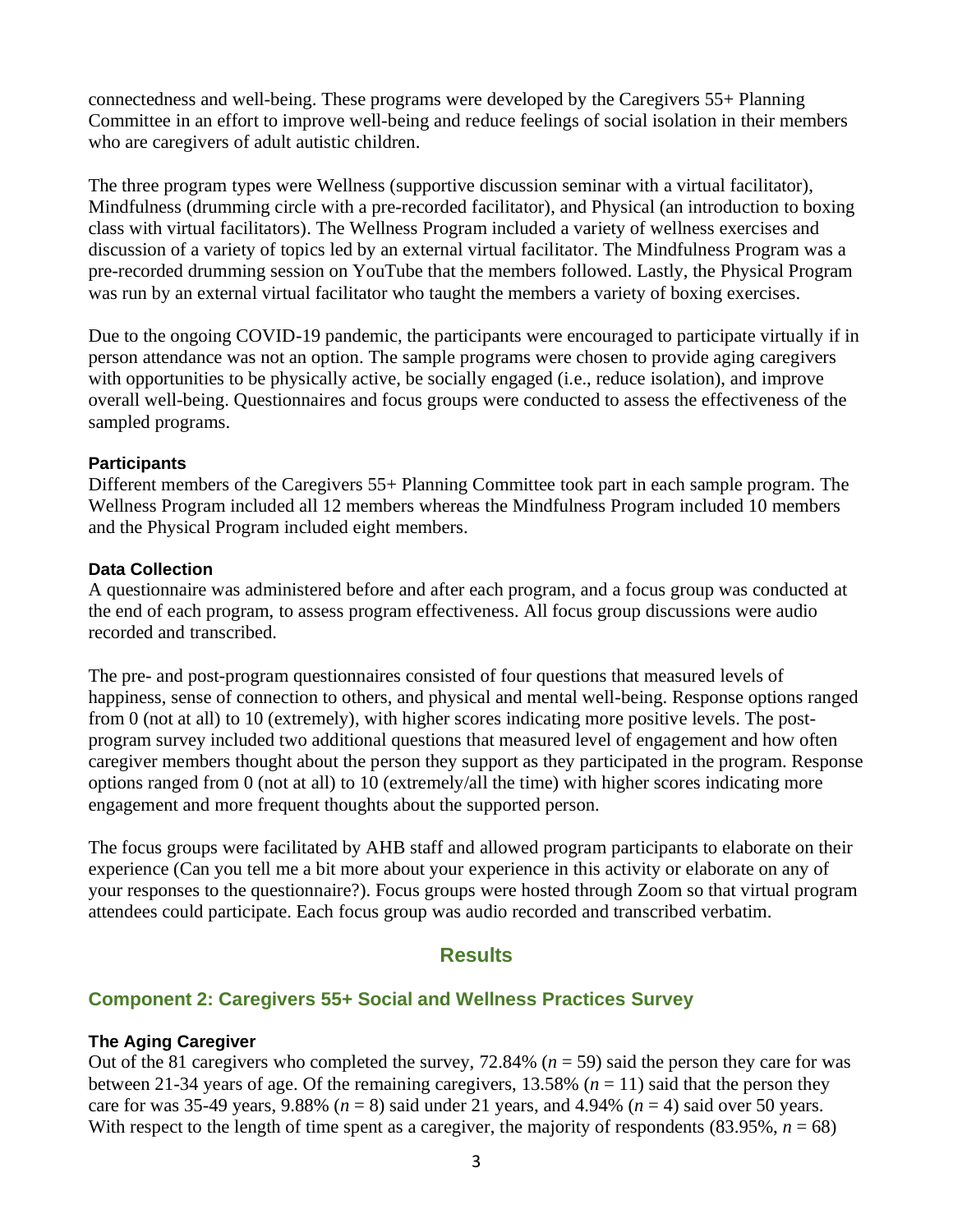reported being a caregiver for more than 20 years. The remaining respondents reported being a caregiver between 11 and 20 years  $(9.88\%, n = 8)$ , between 5 and 10 years  $(3.70\%, n = 3)$ , between 1 and 4 years (1.23%,  $n = 1$ ), and less than one year (1.23%,  $n = 1$ ). Most respondents (90.12%,  $n = 73$ ) said that they were a parent to the individual they cared for. Out of the remaining eight individuals, two reported caring for their parent and sibling. One reported caring for their parent, another for their spouse, and a third was caring for their child and spouse. Two of the remaining eight individuals said they were an extended relative to the person they care for and the last individual did not specify their relationship.

In summary, the survey indicates that the vast majority of caregivers were female parents between the age of 55-64 years, who are caring for an adult child between 21-34 years.

#### **The Aging Caregiver: Their Experience and Lifestyle**

Overall, results showed that the majority of surveyed aging caregivers  $(61.73\%, n = 50)$  were the only one in their circle of friends who was a primary caregiver of a dependent individual. The next largest group (32.10%,  $n = 26$ ) had a few friends who were primary caregivers. Lastly, six individuals (7.41%) reported that most of the people in their social circle were primary caregivers.

When asked to describe the level of independence of the person they support, the largest group of respondents (34.57%,  $n = 28$ ) disclosed that they had to provide direct care for several hours a day. This was followed by 19.75% (*n* = 16) who said that the individual they cared for had a basic level of independence (e.g., wash, dress, feed) but could not do household tasks alone,  $18.52\%$  ( $n = 15$ ) who said the individual needed consistent supervision but not direct care, 17.07% (*n* = 14) who needed some assistance but was primarily independent, and  $3.70\%$  ( $n = 3$ ) who said they provided less than an hour of support per day.

Most respondents (49.38%,  $n = 40$ ) indicated that they are checking in on the person they support 10 or more times per day. A slightly lower number (45.68%, *n* =37) stated they checked in several times per day. The remaining 4.94% ( $n = 4$ ) said that they check in on the person they care for once a day.

When asked to choose the top three factors that contribute to their ability to care for the individual that they support in the future, caregivers chose aging  $(69.14\%, n = 56)$ , a desire to focus on personal quality of life (49.38%,  $n = 40$ ), and declining health (41.98%,  $n = 34$ ) most often.

When asked about participating in physical activity for recreation, 43.21% (*n* = 35) of respondents reported being active for less than one hour per week,  $16.05\%$  ( $n = 13$ ) for an hour to an hour and a half, 22.22% ( $n = 18$ ) between 2 and 3 hours, and 18.52% ( $n = 15$ ) for 4 or more hours. When caregivers were asked if they were with others when being physically active 18.52% ( $n = 15$ ) said they were never with others,  $37.05\%$  ( $n = 30$ ) reported that they rarely were,  $30.86\%$  ( $n = 25$ ) said they were occasionally with others, 9.88% ( $n = 8$ ) were with others most of the time, and 3.70% ( $n = 3$ ) were always with others.

When asked about participating in non-physical recreation activities (e.g., reading),  $25.93\%$  ( $n = 21$ ) reported they did so less than one hour per week,  $18.52\%$  ( $n = 15$ ) reported between an hour and an hour and a half per week,  $14.81\%$  ( $n = 12$ ) reported between two and three hours per week, and 40.74%  $(n = 33)$  reported they did so for four or more hours per week. When caregivers were asked if they were with others when doing non-physical recreation activities,  $16.05\%$  ( $n = 13$ ) of respondents indicated never,  $43.21\%$  ( $n = 35$ ) said rarely or occasionally (32.10%,  $n = 26$ ),  $4.94\%$  ( $n = 4$ ) said most of the time, and 3.70%  $(n = 3)$  said they were always with others when participating in non-physical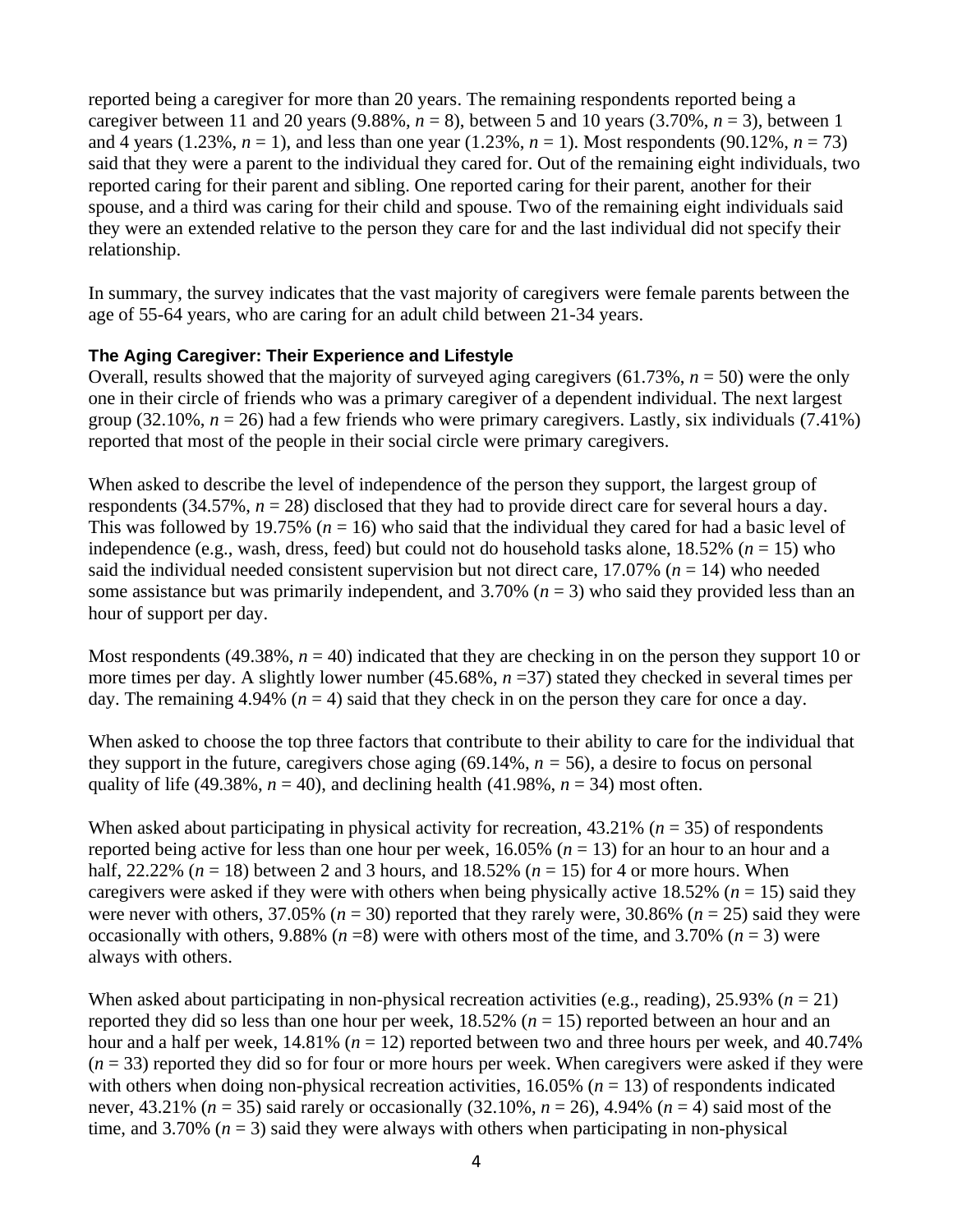recreation with others.

Lastly, when caregivers were asked to describe their feeling of belonging or sense of community, 36.10% (*n* =30) reported feeling relatively isolated and 28.90% (*n* = 24) said they had few close connections. Fewer caregivers  $(13.58\%, n = 11)$  reported having a large circle of acquaintances and a few close friends whereas  $11.11\%$  ( $n = 9$ ) reported having a large circle of acquaintances and no close friends  $(11.11\%, n = 9)$ . Only seven individuals  $(8.64\%)$  reported having one person who they regularly connect with.

In summary, the majority of caregivers were the only one in their circle of friends who was a primary caregiver of a dependent individual. Most also indicated that the person they support required direct care for several hours a day and needed to be checked on 10 or more times per day. Aging, declining health, and a desire to focus on personal quality of life were the top three factors that were considered most when caregivers thought about their ability to care for the individual that they support in the future. The majority of caregivers also engaged in physical activity for less than one hour a week and rarely did so with others. In contrast, many caregivers reported engaging in non-physical recreation (e.g., reading) for four or more hours a week but also, rarely with others. Finally, the majority of caregivers indicated feeling isolated or having few social connections.

### **Component 3: Three Program Samples**

#### **Wellness Program**

Dependent samples *t*-tests were used to compare pre- and post-program questionnaire scores for the Wellness Program. See Table 1 for means and standard deviations. Analyses showed:

- *No significant difference, t*(10) = -1.36,  $p = .20$ , in levels of happiness with a small effect size (Hedge's  $g = -.39$ ).
- *No significant difference,*  $t(10) = -2.06$ ,  $p = .07$ , in feelings of connectedness to others around them with a medium effect size (Hedge's  $g = -.60$ ).
- *No significant difference, t*(10) = .00,  $p = 1.00$ , in terms of physical well-being.
- *No significant difference*,  $t(10) = -2.04$ ,  $p = .07$ , in term of mental well-being with a medium effect size (Hedge's  $g = -.59$ ).

Note that due to the nature of this program we would expect no change in physical well-being after taking part in the Wellness Program. Moreover, it is important to highlight that although there were no significant differences pre- and post-program with respect to levels of happiness, connectedness, and mental well-being, scores *increased* across all three aspects.

| <b>Question Regarding:</b> |      | Pre-Program | Post-Program |      |  |
|----------------------------|------|-------------|--------------|------|--|
|                            | M    | SD          | M            | SD   |  |
| Happiness                  | 6.18 | 2.14        | 7.27         | 2.24 |  |
| Connectedness              | 6.09 | 2.12        | 7.55         | 1.21 |  |
| Physical well-being        | 6.36 | 2.73        | 6.36         | 2.11 |  |
| Mental well-being          | 5.73 | 2.57        | 7.36         | 1.57 |  |

**Table 1.** Mean scores for the Wellness Program

*Note.* Scores range from  $0 - 10$ . Higher scores indicate greater levels.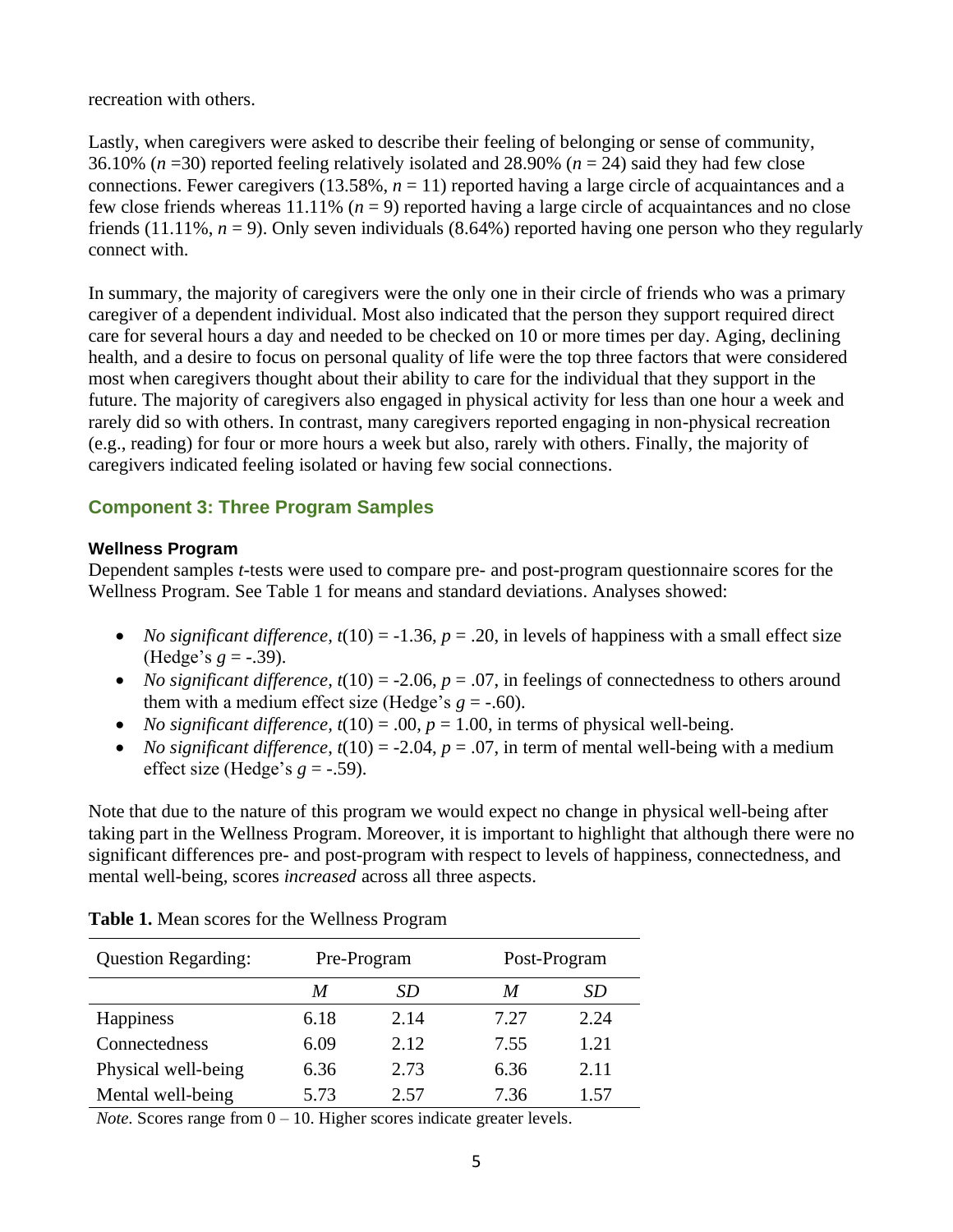#### **Mindfulness Program**

Due to unequal sample sizes in the pre- and post-program groups ( $n = 8$  and  $n = 9$ , respectively), dependent *t*-tests could not be computed. However, a comparison of the mean scores (see Table 2) preand post-program indicate:

- An *increase* in level of happiness.
- An *increase* in feelings of connectedness.
- An *increase* in physical well-being.
- An *increase* in mental well-being.

In general, committee members reported experiencing increased levels of happiness, connectedness, physical well-being, and mental well-being after participating in the Mindfulness Program.

| <b>Questions Regarding:</b> |      | Pre-Program | Post-Program |      |  |
|-----------------------------|------|-------------|--------------|------|--|
|                             | M    | SD          | M            | SD   |  |
| Happiness                   | 5.71 | 1.38        | 7.29         | 1.89 |  |
| Connectedness               | 6.29 | 1.80        | 7.86         | 1.86 |  |
| Physical well-being         | 5.71 | 1.11        | 7.14         | 1.86 |  |
| Mental well-being           | 5.86 | 1.35        | 7.14         | 2.48 |  |

#### **Table 2.** Mean scores for the Mindfulness Program

*Note.* Scores range from  $0 - 10$ . Higher scores indicate greater levels.

#### **Physical Program**

Dependent samples *t*-tests were used to compare pre- and post-program questionnaire scores for the Physical Program. See Table 3 for means and standard deviations. Analyses showed:

- A *significant increase,*  $t(7) = -3.07$ ,  $p = < .05$ , in happiness with a large effect size (Hedge's  $g =$ -1.03)
- *No significant difference,*  $t(7) = -1.37$ ,  $p = .21$ , in connectedness with a small effect size (Hedge's  $g = -0.46$ ).
- A *significant increase, t*(7) = -4.95,  $p = < .05$ , in physical well-being with a very large effect size (Hedge's  $g = -1.66$ ).
- A *significant increase*,  $t(7) = -4.46$ ,  $p = < .05$ , in mental well-being with a very large effect size (Hedge's  $g = -1.49$ ).

In summary, these findings indicate that committee members experienced a significant increase in happiness, physical well-being, and mental well-being after taking part in the Physical Program. Although not statistically significant, members also felt an increase in levels of connectedness after completing the Physical Program.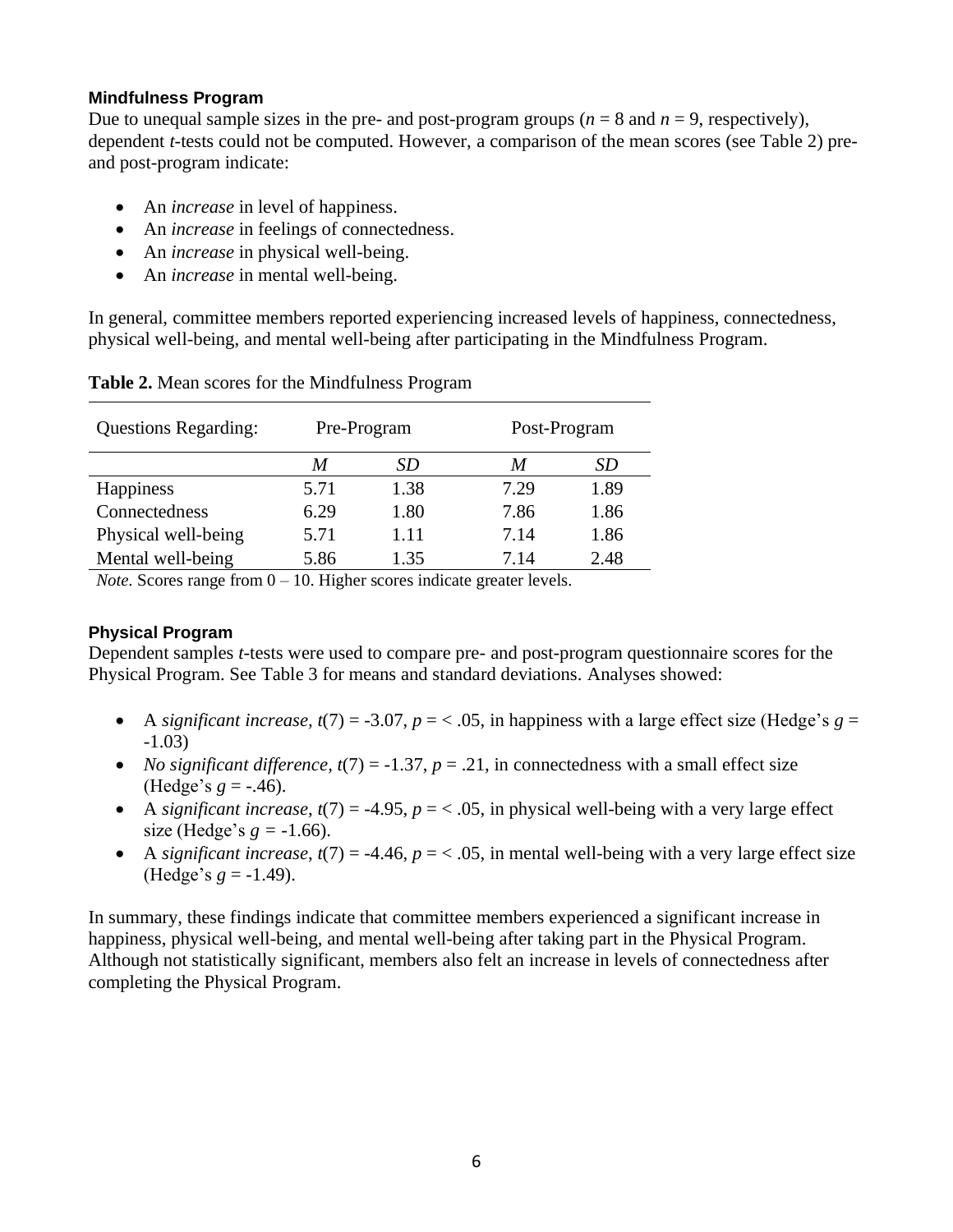| <b>Questions Regarding:</b> |      | Pre-Program | Post-Program |      |  |
|-----------------------------|------|-------------|--------------|------|--|
|                             | M    | SD          | M            | SD   |  |
| Happiness                   | 6.00 | 1.60        | 8.13         | .99  |  |
| Connectedness               | 6.44 | 1.50        | 7.38         | 1.19 |  |
| Physical well-being         | 4.88 | 1.64        | 7.75         | .46  |  |
| Mental well-being           | 5.63 | 1.41        | 8.00         | .54  |  |

**Table 3.** Mean scores for the Physical Program

*Note.* Scores range from  $0 - 10$ . Higher scores indicate greater levels.

#### **Program Comparison**

Analyses were conducted to explore whether there was a significant difference among levels of engagement and thoughts of the supported person between the three sample programs. An analysis of variance (ANOVA) showed no significant differences,  $F(2,23) = 2.29$ ,  $p = .12$ , in levels of engagement among the three sample programs. This indicates that committee members who participated in the Wellness Program felt as engaged as those who participated in the Mindfulness Program and those who participated in the Physical Program. However, a second ANOVA showed a significant difference,  $F(2,23) = 4.92$ ,  $p < 0.05$ , in how often the committee member thought about their adult autistic child during each activity. This means that the sample programs acted differently with respect to how often the committee member thought about their child. Post-hoc analyses revealed that, on average, committee members who participated in the Physical Program thought about their adult autistic child significantly less ( $M = 1.38$ ,  $SD = 1.30$ ) than committee members who participated in the Wellness Program group ( $M = 5.18$ ,  $SD = 3.22$ ); the Mindfulness Program was somewhere in between ( $M = 2.29$ ,  $SD = 3.20$ ). This suggests that, if the purpose of the program is to help the caregivers focus on themselves and the activity, the Physical Program is a better choice than the Wellness Program. The Mindfulness Program would not be considered worse than the Physical Program or better than the Wellness Program.

#### **Post-Program Focus Groups**

Transcripts of the focus groups were analysed to determine the themes that characterized the committee member's experience in the three sample programs. First, the transcripts were reviewed and the topics that were discussed most frequently were identified. Then codes for these topics were created (e.g., immersion) and corresponding descriptors (e.g., focused, present in the moment) for the codes were created. These codes were further refined until there was a single code that represented the main theme in the transcripts: immersion. Each transcript was then reviewed a final time. Verbatim quotes were used to help illustrate committee member experiences.

Based on the transcripts, immersion was described as: focused, present in the moment, challenged, difficulty, introspection, self-reflection, self-awareness, self-interest, and concentration. The theme of immersion was prominent in the transcripts of all three of the focus groups when committee members discussed their experience when taking part in the sample programs.

#### **Theme: Immersion**

For many individuals, it can be challenging to focus on their immediate surroundings or be present in the moment. For aging caregivers, this may be related to the person they support. The initial survey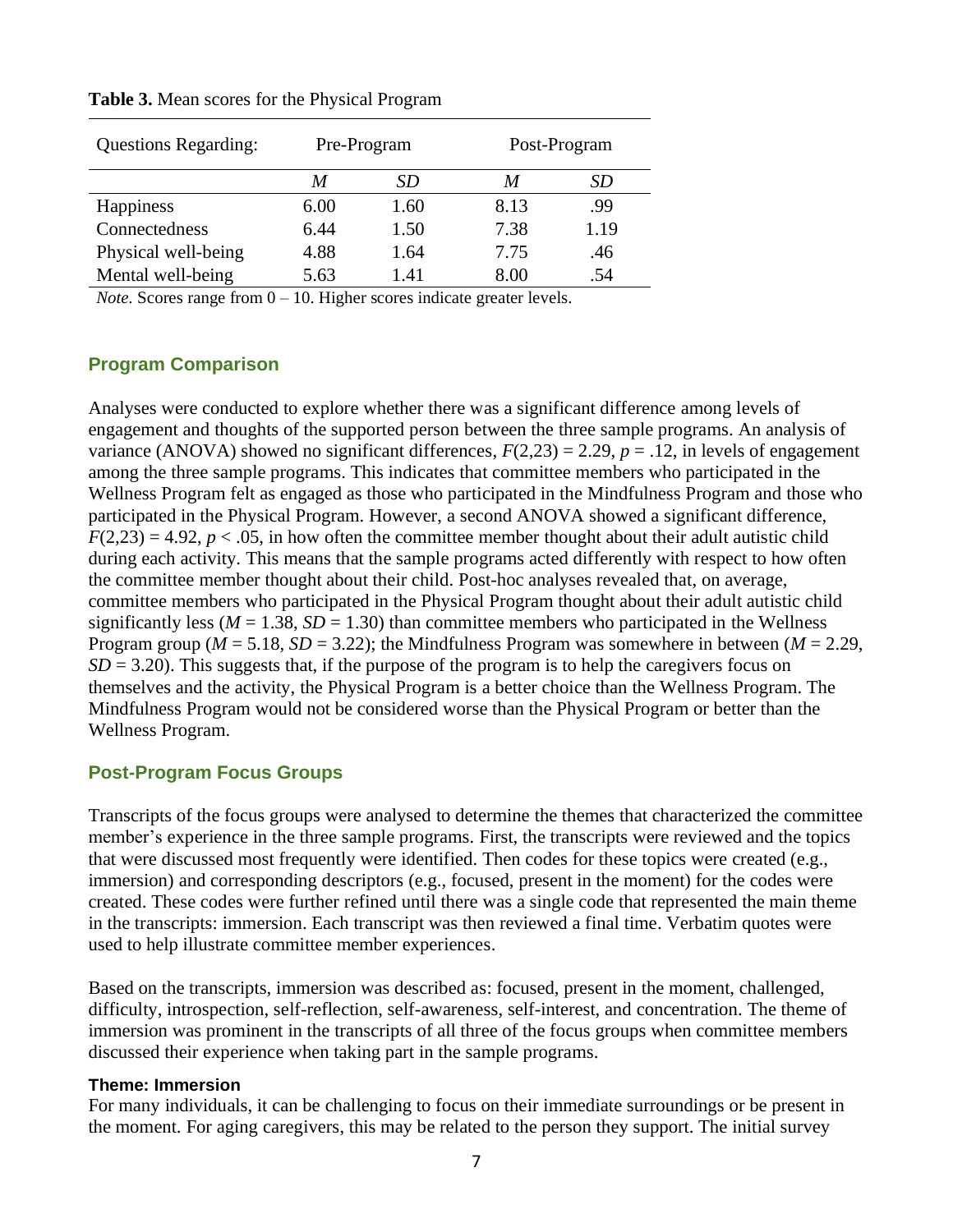results indicate that the majority of respondents check on the individual they support 10 or more times a day. Thus, for the committee members, thoughts of their adult autistic child are frequent and a way to momentarily escape these thoughts is to be immersed in an activity.

One committee member said, "I find it's […] almost like a […] mindfulness exercise because you're so focused on trying to get - to keep the rhythm right that you […] don't worry about other stuff" (Mindfulness Program Focus Group, Speaker 8).

This demonstrates that the Mindfulness Program (i.e., drumming circle) required focus and discipline to remain on rhythm and this kept the committee member from thinking about their adult autistic child and instead, allowed for a sense of immersion in the activity.

Similarly, another committee member said, "I was just focused on her and trying to follow her hands and what she was saying and that was all I was focused on, so it was good" (Mindfulness Program Focus Group, Speaker 5).

Again, this suggests that the committee member was entirely focused on the drumming circle activity, perhaps because it was challenging to follow the hand motions, and that this sense of immersion made them feel good. Another committee member indicated that activities beyond their skill level help them be immersed:

"It kind of takes everybody out of their element a little bit, so you […] have to concentrate. You do have to think about it sort of thing, 'cause if it was just - I don't know what it would be like if it was just getting together and playing euchre. Well, yeah, we do that all the time and you can still do that and still have in the back of your mind all your worries and cares and concerns whereas with the boxing, it's something new that you need to concentrate on" (Physical Program Focus Group, Speaker 5).

This illustrates how novel activities are more challenging and require greater concentration, which may help with immersion because of the need to focus on the task at hand, which makes it difficult to think about the person they support. Taken collectively, the data indicates that when the activity is novel and caregivers found it challenging, greater focus was required which led to an overall sense of immersion in the activity. Even when reflecting on a Wellness Program, a committee member stated:

"You know, and I do feel better, and I think it's because we never think about ourselves, ever. So, this is an opportunity for us to think about just ourselves, not our kids, not our husband. Ourselves. So, I think that's really important because we never do it" (Wellness Program Seminar Focus Group, Speaker 6).

This suggests that any activity that requires self-reflection or focus from the caregiver may help to reduce time spent thinking about the person they support. As the committee member above suggests, they rarely have the opportunity to focus on themselves.

## **Conclusion**

In conclusion, the creation of the Caregivers 55+ Planning Committee led to the sampling of three types of programs designed to increased levels of happiness, feelings of connectedness, and physical and mental well-being of participants in different ways. Our findings suggests that this was achieved.

## **Limitations**

• The structure of the three programs was not consistent (e.g., live facilitators were not present at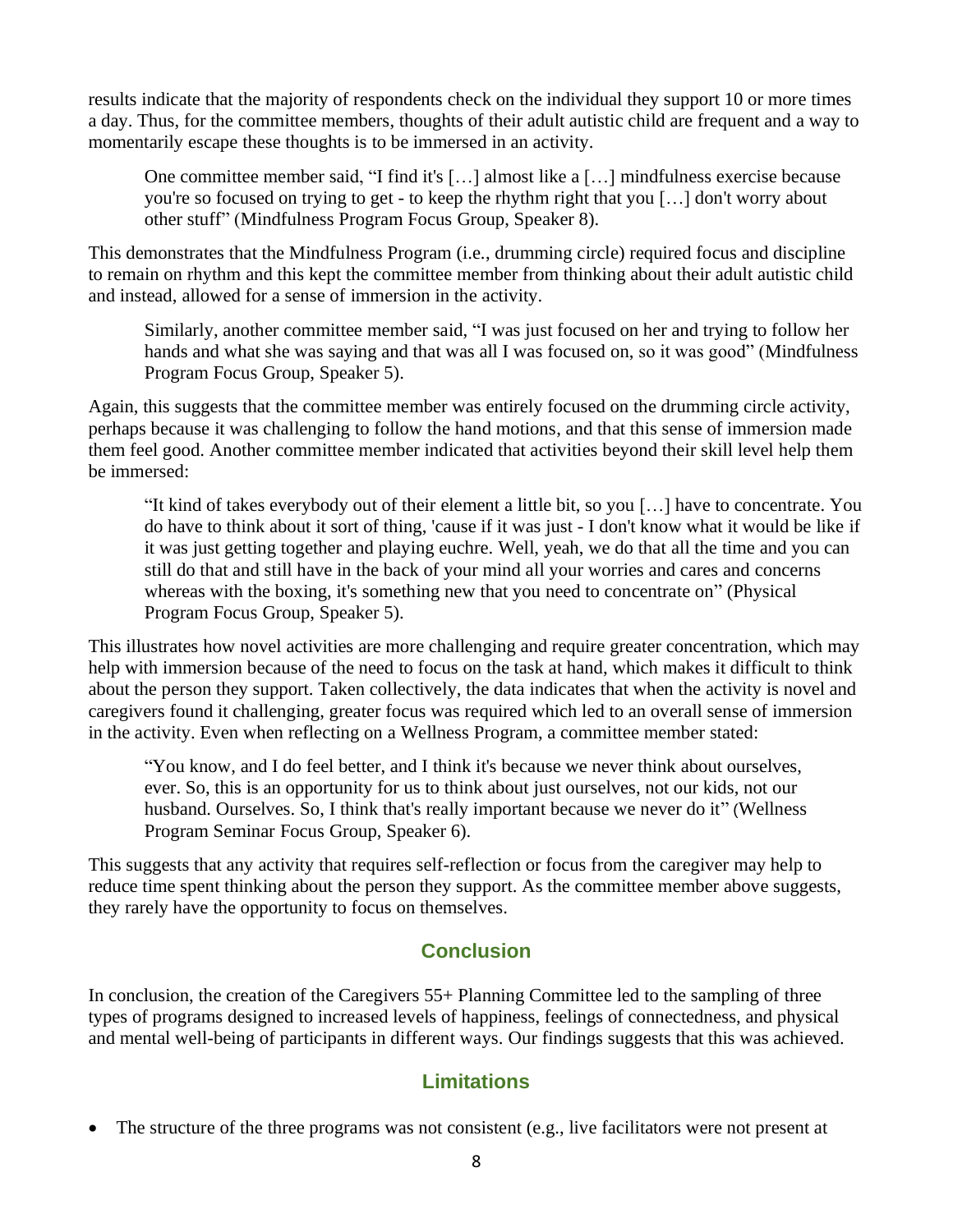each activity), which could result differences in quality and affect our measurement. For example, it is possible that committee members had higher levels of engagement in a program due to the presence of a live facilitator (introduction to boxing class) compared to those with a pre-recorded facilitator (drumming circle).

- The same committee members did not participate in each of the three programs so a true comparison across all three programs was not possible. As a result, our findings regarding the level of engagement and thoughts about the cared for individual across the three programs are not based on the same individuals' experiences and perspectives.
- As this was a pilot project, the sample sizes for each program were small, which can make it difficult to detect a significant difference (e.g., drumming circle) between pre- and post-program levels in our variables of interest. However, it is important to note that we did detect significant differences for the Physical Program despite the small sample size. This speaks to the effectiveness of this program in particular.

## **Summary and Recommendations**

- AHB continues to demonstrate success in their efforts to improve the quality of life of their members by introducing effective programs.
- The Physical Program *significantly improved* self-reported feelings of happiness, connectedness to other members in the program, and physical and mental well-being for members who participated.
- Despite a lack of statistical significance, the Wellness Program and Mindfulness Program also *increased* self-reported feelings of happiness, connectedness to other members in the program, and physical and mental well-being for members who participated.
- Our qualitative findings also suggest a *great benefit* of the programs is the feeling of *immersion* by those who participated, which allowed them to experience a mental break from their role as a caregiver. In particular, the programs that were *novel and physically* challenging (Mindfulness Program and Physical Program) appear to be most effective in promoting a sense of immersion in the activity.
- Our findings also suggest that the Wellness Program served a useful purpose that was inherently different than the Mindfulness Program and the Physical Program. As a result, it is possible that the questionnaire did not accurately measure all the benefits experienced by the individuals who participated in the Wellness Program. Moving forward, it would be useful to further evaluate types of Wellness Programs with different goals in mind (e.g., benefits of sharing experiences with other aging caregivers of dependent individuals).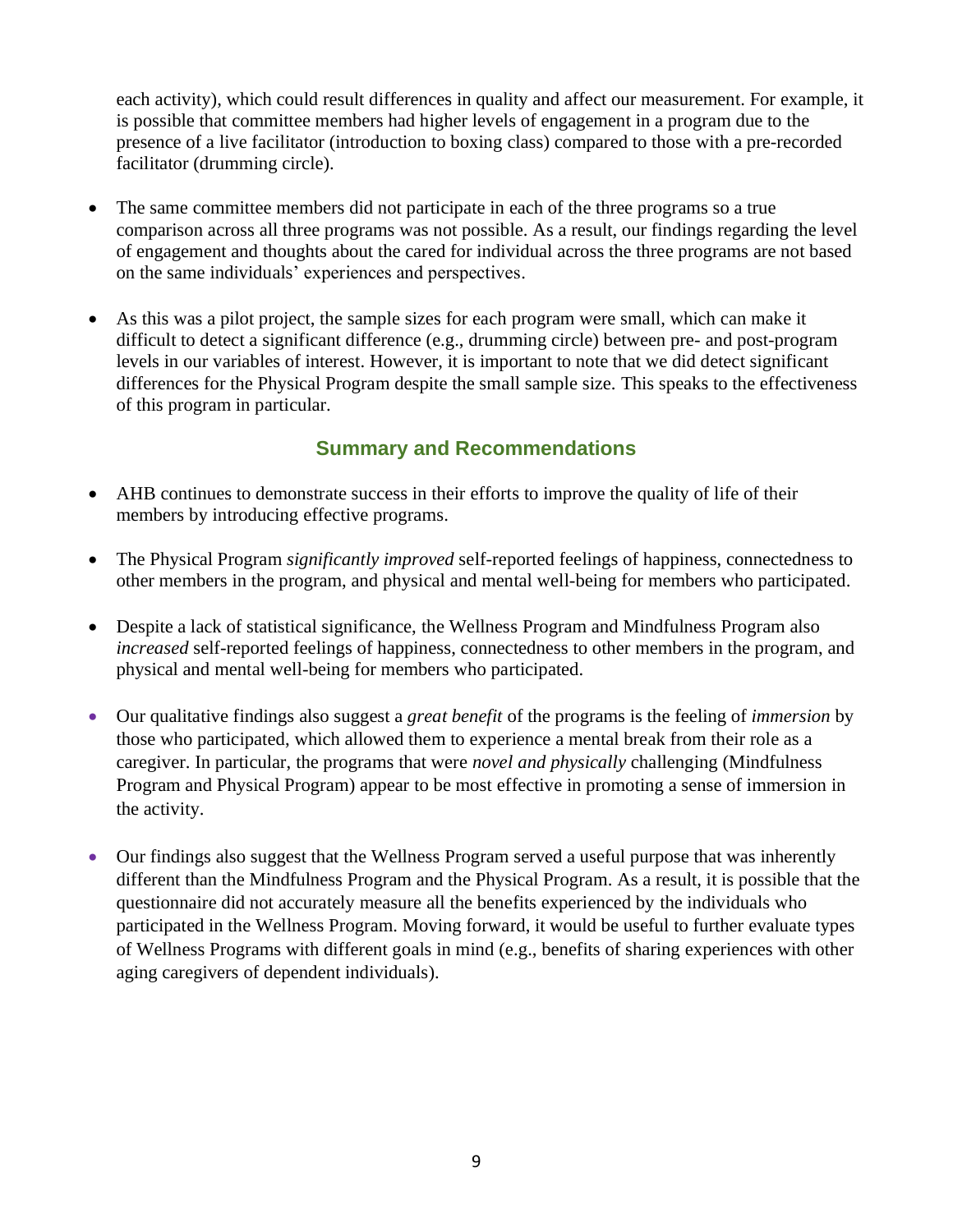## **Appendix A**

#### **Caregivers 55+ Social and Wellness Practices Survey**

- 1. What is your gender?
	- a. Female
	- b. Male
	- c. Would prefer not to say
	- d. Other
- 2. What is your age?
	- a. 55-64
	- b. 65-74
	- c. 75-84
	- d. 85-94
	- e. 95+
- 3. What is the age of the individual that you're caring for?
	- a. Under 21
	- b. 21-34
	- c. 35-49
	- d. Over 50
- 4. How long have you been a caregiver for the individual indicated above?
	- a. More than 20 years
	- b. 11 to 20 years
	- c. 5 to 10 years
	- d. Less than 1 year
	- e. 1 to 4 years
- 5. What is your relationship to the person you are caring for?
	- a. Parent
	- b. Extended relative
	- c. Sibling
	- d. Friend
	- e. Other: please specify below.
- 6. Thinking about your social connections, which of the following best describes you.
	- a. I'm the only one in my circle who is a primary caregiver
	- b. I have a few in my circle who are primary caregivers
	- c. Most of the people in my social circle are primary caregivers
- 7. Thinking about the person you provide care for, what's their level of independence?
	- a. Need direct support several hours per day
	- b. Wash/dress/feed themselves, but can't independently care for household things
	- c. Need consistent supervision, but not direct care
	- d. Some help with activities of daily living, but otherwise independent
	- e. Need someone checking in on them, fairly independent
	- f. Less than one hour of direct support a day
- 8. Thinking about the person you provide care for, how many times do you check in on them?
	- a. Once a day
	- b. Several times a day
	- c. 10 or more times a day
- 9. What factors do you think contribute to your ability to care for this individual in the future? Please choose your top three unless you've selected option (a)
	- a. No immediate concern, not something I'm considering right now
	- b. Aging
	- c. Desire to focus on personal quality of life
	- d. Declining health
	- e. Economics
	- f. New or other responsibilities
	- g. Other priorities (e.g., own aging parent)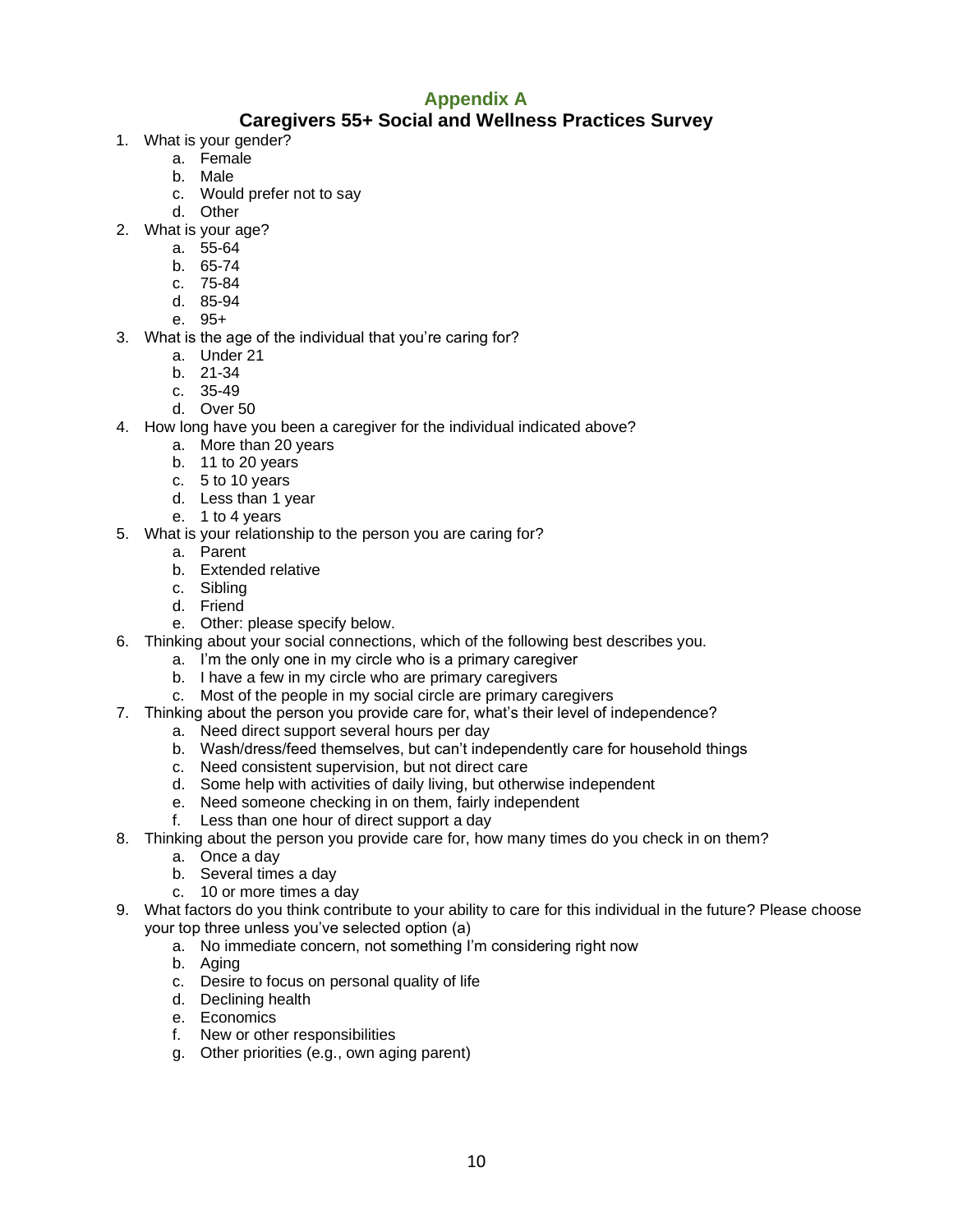- 10. How many hours per week do you spend being physically active for recreation, as opposed to caregiving or household duties (e.g., cleaning house)?
	- a. Less than 1 hour
	- b. 1 to 1.5 hours
	- c. 2 to 3 hours
	- d. 4+ hours
- 11. When spending time being physically active for recreation, are you with others?
	- a. Never with others
	- b. Rarely with others
	- c. Sometimes/occasionally with others
	- d. With others most of the time
	- e. Always with others
- 12. Other than social media, how many hours per week do you spend on non-physically active recreational activities (e.g., reading, crafting, writing, knitting, games, etc.)?
	- a. Less than 1 hour
	- b. 1 to 1.5 hours
	- c. 2 to 3 hours
	- d. 4+ hours
- 13. When spending time on non-physically active recreational activities, are you with others?
	- a. Never with others
	- b. Rarely with others
	- c. Sometimes/occasionally with others
	- d. With others most of the time
	- e. Always with others
- 14. How would you describe your "feeling of belonging" or "sense of community"?
	- a. I feel pretty isolated
	- b. I have a few close connections I spend time with
	- c. I have a large circle of acquaintances but no one I'm very close with
	- d. I have a large circle of acquaintances but a few close friends
	- e. I regularly connect with one person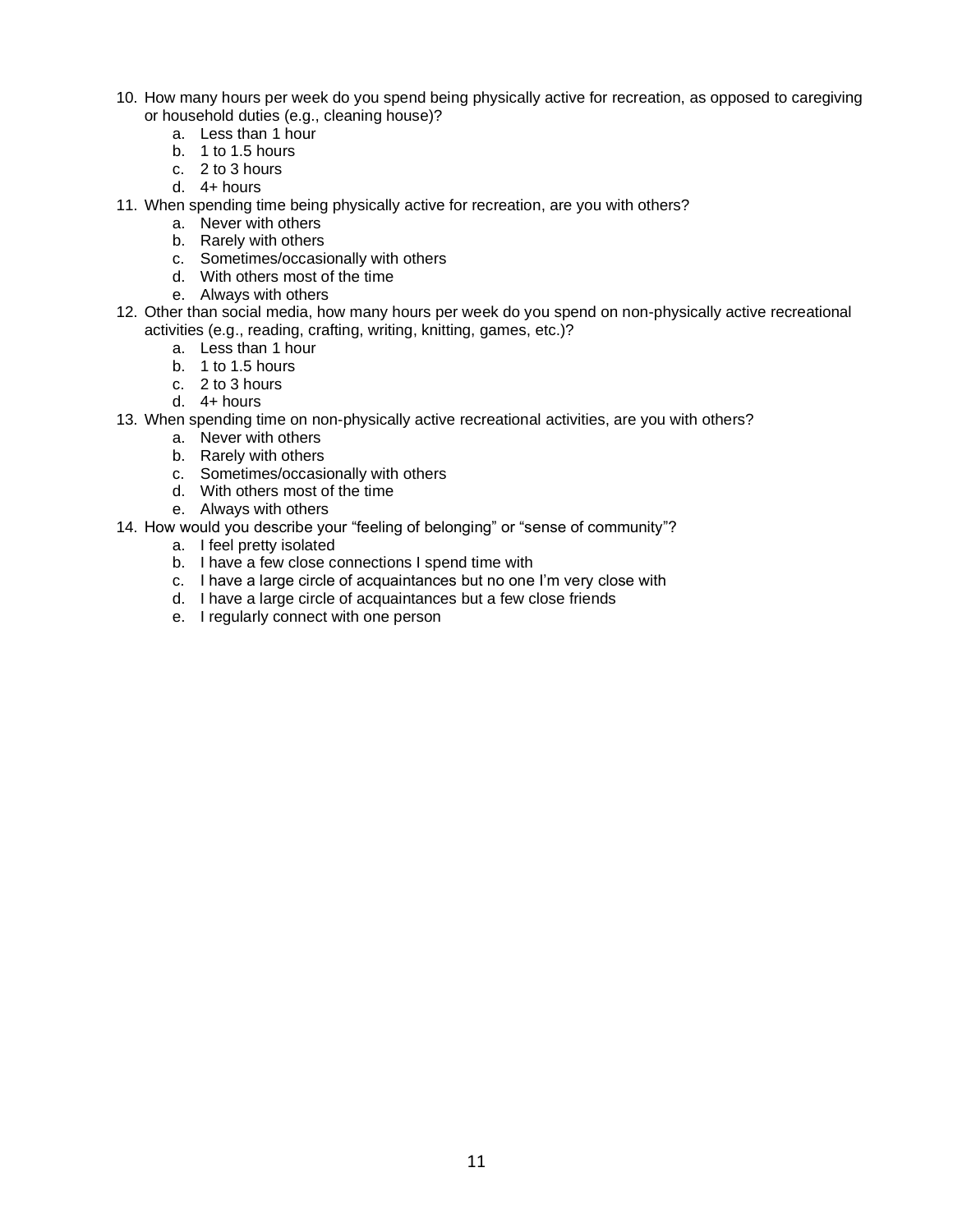#### **Appendix B Pre-Program and Post-Program Questionnaire**

Please respond to the following questions using the rating scale below. Circle the response that best applies to you, right now.

1. How happy do you feel in this moment?

|               | - | -<br>ັ |         |  | ∼ | 10             |
|---------------|---|--------|---------|--|---|----------------|
| Not at<br>all |   |        | Neutral |  |   | -<br>Extremely |

2. How connected do you feel to those around you or with the other individuals in the group?

|               |  | ັ | -<br>J  | $\sim$<br>. . | ∼ | ×. | 10        |
|---------------|--|---|---------|---------------|---|----|-----------|
| Not at<br>all |  |   | Neutral |               |   |    | Extremely |

3. How good do you physically feel right now? You may want to consider any aches, tension, fatigue, or other bodily sensations that you experience.

|               | - | ີ |         | ⌒ | ∼ | 10        |
|---------------|---|---|---------|---|---|-----------|
| Not at<br>all |   |   | Neutral |   |   | Extremely |

4. How good do you mentally feel right now? You may want to consider feelings of relaxation, calmness, restoration, etc.

|               |  | ັ |         |  |  | ιv        |
|---------------|--|---|---------|--|--|-----------|
| Not at<br>all |  |   | Neutral |  |  | Extremely |

#### **Questions added to the post-program questionnaire**

5. How immersed or engaged were you during this activity?

|               |  | ັ |         |  | ∼ | ∼ | 10                  |
|---------------|--|---|---------|--|---|---|---------------------|
| Not at<br>all |  |   | Neutral |  |   |   | $\epsilon$ xtremely |

6. How often did you think about the individual you care for (child) in the last half hour?

|               |  | ີ |         | ⌒ | ۰. | ۰. | 10           |
|---------------|--|---|---------|---|----|----|--------------|
| Not at<br>all |  |   | Neutral |   |    |    | All the time |